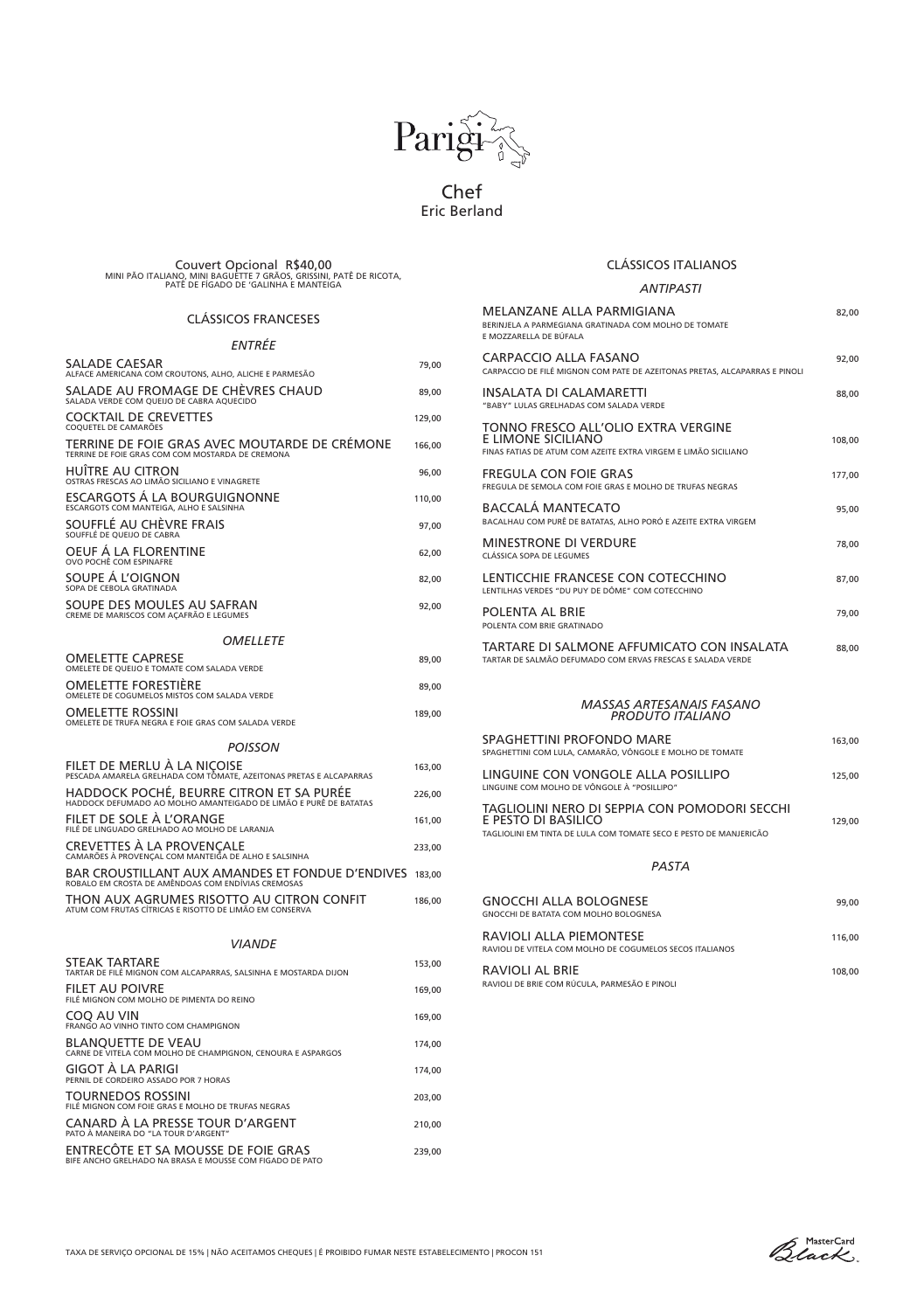|                                                                                                                                               | R\$    |                                                        |
|-----------------------------------------------------------------------------------------------------------------------------------------------|--------|--------------------------------------------------------|
| <b>RISOTTI</b>                                                                                                                                |        |                                                        |
| RISOTTO CONTADINO<br>RISOTTO DE FEIJÃO BRANCO COM LINGUIÇA TOSCANA E VINHO TINTO                                                              | 158,00 | PETIT <sub>G</sub><br><b>(TEMPO)</b><br>PETIT GATE     |
| RISOTTO DI GAMBERI E CALAMARI AL POMODORO<br>RISOTTO DE CAMARÃO E LULA AO TOMATE                                                              | 175,00 | <b>SPUMA</b>                                           |
| RISOTTO AI FUNGHI CÈPES<br>RISOTTO DE COGUMELO                                                                                                | 161,00 | "ESPUMA"<br><b>PROFITI</b>                             |
| RISOTTO CON QUAGLIA E RADICCHIO ROSSO<br>RISOTTO DE CODORNA DESFIADA COM RADICCHIO E VINHO TINTO                                              | 159.00 | <b>PROFITEROI</b><br>E CALDA DE                        |
| RISOTTO ZAFFERANO CON RAGÙ DI OSSOBUCO<br>RISOTTO DE AÇAFRÃO COM RAGÙ DE OSSOBUCO                                                             | 183,00 | <b>RIZ AU</b><br><b>ARROZ ARB</b><br><b>CALDA DE F</b> |
| <b>PESCI E CARNI</b>                                                                                                                          |        | <b>TARTE</b><br><b>MASSA CRC</b>                       |
| <b>MEDAGLIONI DI MANZO CON SALSA</b>                                                                                                          |        | <b>VANILL</b><br>PÃO DE LÓ                             |
| AL GORGONZOLA DOLCE<br>MEDALHÃO DE FILÉ MIGNON AO MOLHO DE GORGONZOLA SUAVE E BATATA SAUTÉE                                                   | 184,00 | <b>TORTA</b><br><b>TORTA SABI</b>                      |
| PICCATA AL LIMONE<br>ESCALOPE DE MIGNON AO MOLHO DE LIMÃO SICILIANO                                                                           | 165,00 | <b>TIRAMI</b><br><b>TORTA ITAL</b>                     |
| COSTOLETTA DI VITELLO MILANESE ALLA FASANO<br>COSTOLETTA DE VITELA À MILANESA FASANO COM RISOTTO DE AÇAFRÃO                                   | 178,00 | <b>BONET</b><br><b>TRADICION</b>                       |
| BACCALÀ AL VAPORE CON POMODORO,<br><b>OLIVE E PATATE</b><br>BACALHAU NO VAPOR COM TOMATES, AZEITONAS, CEBOLAS,<br><b>ALCAPARRAS E BATATAS</b> | 237,00 | <b>CREMA</b><br><b>CREME DE N</b>                      |
| <b>GAMBERONI CON ZENZERO, CREMA E VINO BIANCO</b><br>CAMARÕES GRELHADOS AO VINHO BRANCO COM GENGIBRE                                          | 233,00 | <b>MILLEF</b><br><b>MIL FOLHA!</b>                     |
|                                                                                                                                               |        | <b>CRÊPE</b><br><b>PANOUFCA</b>                        |

| <b>DOLCI</b>                                                                                                                       | R\$   |
|------------------------------------------------------------------------------------------------------------------------------------|-------|
| PETIT GÂTEAU AU CITRON<br>(TEMPO DE PREPARO DE ATÉ 15 MINUTOS)<br>PETIT GATEAU DE AMÊNDOAS COM CHOCOLATE BRANCO E RECHEIO DE LIMÃO | 48,00 |
| <b>SPUMA DI MANGO</b><br>"ESPUMA" DE MANGA COM HORTELÃ                                                                             | 40,00 |
| <b>PROFITEROLES ALL'ITALIANA</b><br>PROFITEROLES COM CREME DE GIANDUIA, SORVETE DE CREME<br>E CALDA DE CHOCOLATE                   | 55,00 |
| <b>RIZ AU LAIT "PARIS"</b><br>ARROZ ARBORIO DOCE E FAVAS DE BAUNILHA COM<br>CALDA DE FRAMBOESA OU CHOCOLATE                        | 40,00 |
| TARTE TATIN<br>MASSA CROCANTE COM MAÇÃ VERDE CARAMELIZADA E SORVETE DE CREME                                                       | 56,00 |
| <b>VANILLA MERINGUE</b><br>PÃO DE LÓ RECHEADO DE CREME DE BAUNILHA COM MERENGUE DE LIMÃO QUEIMADO                                  | 48,00 |
| TORTA DI CIOCCOLATO<br>TORTA SABLÉE DE CHOCOLATE COM GANACHE DE CHOCOLATE E SORVETE DE BAUNILHA                                    | 48,00 |
| TIRAMISÙ<br>TORTA ITALIANA COM BISCOITO INGLÊS, CAFÉ, MASCARPONE E CACAU EM PÓ                                                     | 61,00 |
| <b>BONET</b><br>TRADICIONAL PUDIM ITALIANO DE AMARETTO                                                                             | 48,00 |
| <b>CREMA DI MASCARPONE VARIEGATO</b><br>CREME DE MASCARPONE COM CALDA DE CHOCOLATE                                                 | 67,00 |
| <b>MILLEFOGLIE CLASSIQUE</b><br>MIL FOLHAS COM CREME DE BAUNILHA                                                                   | 48,00 |
| CRÊPE À LA CONFITURE DE LAIT<br>PANQUECAS COM DOCE DE LEITE                                                                        | 49,00 |
| CRÈME BRULÉE À LA FÈVE DE TONKA<br>CREME CARAMELIZADO AROMATIZADO COM FAVA DE CUMARÚ                                               | 48,00 |
| SOUFFLÉ AU CHOCOLAT<br>(TEMPO DE PREPARO DE ATÉ 15 MINUTOS)<br>SOUFFLÉ DE CHOCOLATE COM SORVETE DE CREME                           | 56,00 |
| GLACE ET SA MERINGUE À LA VANILLE,                                                                                                 |       |

PRALINÉ AUX NOISETTES 35,00

SORVETE CREMOSO ACOMPANHADO DE MERENGUE DE BAUNILHA

E PRALINÉ DE AVELÃ





# Chef Eric Berland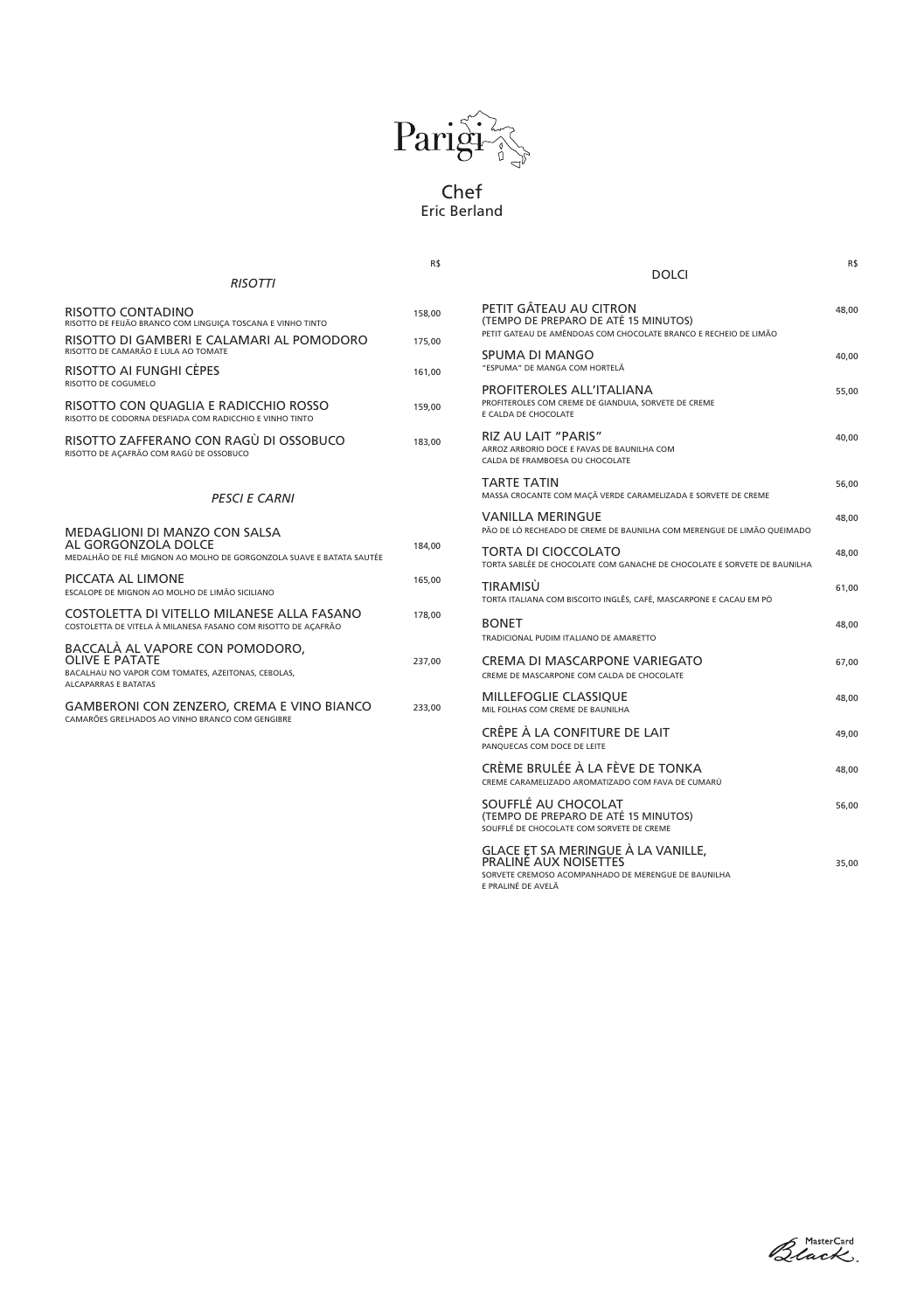

Chef Eric Berland

OPTIONAL SERVICE TAX 15% | WE DON´T ACCEPT CHECKS | SMOKING IS PROHIBITED IN THIS ESTABLISHMENT | PROCON 151

RAVIOLI AL BRIE 108,00

Optional Couvert R\$40,00 MINI ITALIAN BREAD, SEVEN GRAINS MINI BAGUETTE, GRISSINI, RICOTTA PATÊ, CHICKEN LIVER PATÊ AND BUTTER

# FRENCH CLASSICS

# *ENTRÉE*

| <b>SALADE CAESAR</b><br>LETTUCE WITH CROUTONS, GARLIC, ANCHOVIES AND PARMESAN                              | 79,00  |
|------------------------------------------------------------------------------------------------------------|--------|
| SALADE AU FROMAGE DE CHÈVRES CHAUD<br><b>GREEN SALAD WITH WARM GOAT CHEESE</b>                             | 89,00  |
| <b>COCKTAIL DE CREVETTES</b><br><b>SHRIMPS COCKTAIL</b>                                                    | 129,00 |
| TERRINE DE FOIE GRAS MAISON GELÉE AU PORTO<br>FOIE GRAS TERRINE WITH PORT WINE JELLY                       | 166,00 |
| <b>HUÎTRE AU CITRON</b><br>FRESH OYSTERS WITH SICILIAN LEMON AND VINAIGRETTE                               | 96,00  |
| ESCARGOTS Á LA BOURGUIGNONNE<br>ESCARGOTS WITH GARLIC, PARSLEY AND BUTTER                                  | 110,00 |
| SOUFFLÉ AU CHÈVRE FRAIS<br><b>GOAT CHEESE SOUFFLÉ</b>                                                      | 97,00  |
| OEUF A LA FLORENTINE<br>POUCHED EGGS WITH GRILLED SPINACH                                                  | 62,00  |
| SOUPE Á L'OIGNON<br>FRENCH ONION SOUP                                                                      | 82,00  |
| SOUPE DES MOULES AU SAFRAN<br>MUSSELS, SAFFRON AND VEGETABLES CREAM                                        | 92,00  |
| OMELLETE                                                                                                   |        |
| <b>OMELETTE CAPRESE</b><br>CHEESE AND TOMATO OMELETTE WITH GREEN SALAD                                     | 89,00  |
| <b>OMELETTE FORESTIÈRE</b><br>ASSORTED MUSHROOM OMELETTE WITH GREEN SALAD                                  | 89,00  |
| <b>OMELETTE ROSSINI</b><br>BLACK TRUFFLE AND FOIE GRAS OMELETTE WITH GREEN SALAD                           | 189,00 |
| <b>POISSON</b>                                                                                             |        |
| FILET DE MERLU À LA NIÇOISE<br>GRILLED HAKE FISH WITH TOMATO, BLACK OLIVES AND CAPERS                      | 163,00 |
| HADDOCK POCHÉ, BEURRE CITRON ET SA PURÉE<br>SMOKED HADDOCK WITH LEMON BUTTERED SAUCE AND MASHED POTATOES   | 226,00 |
| FILET DE SOLE À L'ORANGE<br>FILLET OF SOLE WITH ORANGE SAUCE                                               | 161,00 |
| <b>CREVETTES À LA PROVENÇALE</b><br>PROVENÇAL STYLE SHRIMPS WITH GARLIC BUTTER AND PARSLEY                 | 233,00 |
| <b>BAR CROUSTILLANT AUX AMANDES</b><br>ET FONDUE D'ENDIVES<br>SEA BASS IN ALMONDS CRUST AND CREAMY ENDIVES | 183,00 |
| THON AUX AGRUMES RISOTTO AU CITRON CONFIT<br>TUNA WITH CITRUS FRUITS AND LEMON RISOTTO                     | 186,00 |

### *VIANDE*

RAVIOLI ALLA PIEMONTESE 116,00 VEAL RAVIOLI WITH DRIED PORCINI MUSHROOM SAUCE

| <b>STEAK TARTARE</b><br>STEAK TARTARE WITH CAPERS, PARSLEY, DIJON MUSTARD AND GREEN SALAD        | 153,00 |
|--------------------------------------------------------------------------------------------------|--------|
| <b>FILET AU POIVRE</b><br>BEEF TENDERLOIN WITH BLACK PEPPER SAUCE AND FRENCH FRIES               | 169,00 |
| <b>COO AU VIN</b><br>STEWED CHICKEN IN RED WINE WITH MUSHROOM AND CHIVES                         | 149,00 |
| <b>BLANQUETTE DE VEAU</b><br>VEAL STEW WITH MUSHROOM, CARROTS AND ASPARAGUS CREAMY SAUCE         | 177,00 |
| <b>GIGOT À LA PARIGI</b><br>SEVEN HOUR ROASTED LAMB LEG WITH POLENTA                             | 174.00 |
| <b>TOURNEDOS ROSSINI</b><br>BEEF TENDERLOIN WITH FOIE GRAS, BLACK TRUFFLE SAUCE AND ROSTI POTATO | 203,00 |
| CANARD À LA PRESSE TOUR D'ARGENT<br>"LA TOUR D'ARGENT" ROASTED DUCK RECIPE                       | 210,00 |
| <b>ENTRECOTE ET SA MOUSSE DE FOIE GRAS</b><br>RIBEYE STEAK WITH FOIE GRAS MOUSSE                 | 239,00 |

R\$

### ITALIAN CLASSICS

### *ANTIPASTI*

| MELANZANE ALLA PARMIGIANA<br>DEEP FRIED EGGPLANT WITH TOMATO SAUCE<br>AND BUFFALO MOZZARELLA "AU GRATIN"                            | 82,00  |
|-------------------------------------------------------------------------------------------------------------------------------------|--------|
| <b>CARPACCIO ALLA FASANO</b><br>BEEF CARPACCIO WITH BLACK OLIVE PATE, CAPERS AND PINE NUTS                                          | 92,00  |
| <b>INSALATA DI CALAMARETTI</b><br><b>GRILLED "BABY" CALAMARI WITH GREEN SALAD</b>                                                   | 88,00  |
| TONNO FRESCO ALL'OLIO EXTRA VERGINE<br><b>E LIMONE SICILIANO</b><br>THIN SLICED FRESH TUNA WITH LEMON AND EXTRA VIRGIN OLIVE OIL    | 108,00 |
| <b>FREGULA CON FOIE GRAS</b><br>HOMEMADE FREGULA WITH FOIE GRAS AND BLACK TRUFFLE SAUCE                                             | 177,00 |
| <b>BACCALÁ MANTECATO</b><br>COD FISH WITH MASHED POTATOES, LEEK AND EXTRA VIRGIN OLIVE OIL                                          | 95,00  |
| <b>MINESTRONE DI VERDURE</b><br><b>FRESH VEGETABLE SOUP</b>                                                                         | 78,00  |
| LENTICCHIE FRANCESE CON COTECCHINO<br>"DU PUY" GREEN LENTILS WITH COTECCHINO                                                        | 87,00  |
| <b>POLENTA AL BRIE</b><br>POLENTA WITH BRIE AU GRATIN                                                                               | 79,00  |
| TARTARE DI SALMONE AFFUMICATO CON INSALATA<br>SMOKED SALMON TARTARE WITH FRESH HERBS AND GREEN SALAD                                | 88,00  |
| <b>FASANO PASTA AUTHENTIC ITALIAN PRODUCT</b>                                                                                       |        |
| <b>SPAGHETTINI PROFONDO MARE</b><br>SPAGHETTINI WITH CLAM, SHRIMP AND CALAMARI IN TOMATO SAUCE                                      | 163,00 |
| LINGUINE CON VONGOLE ALLA POSILLIPO<br>LINGUINE WITH CLAM AND WINE SAUCE                                                            | 125,00 |
| TAGLIOLINI NERO DI SEPPIA CON POMODORI SECCHI<br>E PESTO DI BASILICO<br>TAGLIOLINI IN SQUID INK WITH DRIED TOMATOES AND BASIL PESTO | 129,00 |
| <b>PASTA</b>                                                                                                                        |        |
| <b>GNOCCHI ALLA BOLOGNESE</b><br>POTATO GNOCCHI WITH BOLOGNESE SAUCE                                                                | 99,00  |

BRIE RAVIOLI WITH ARUGULA, PARMESAN AND PINE NUTS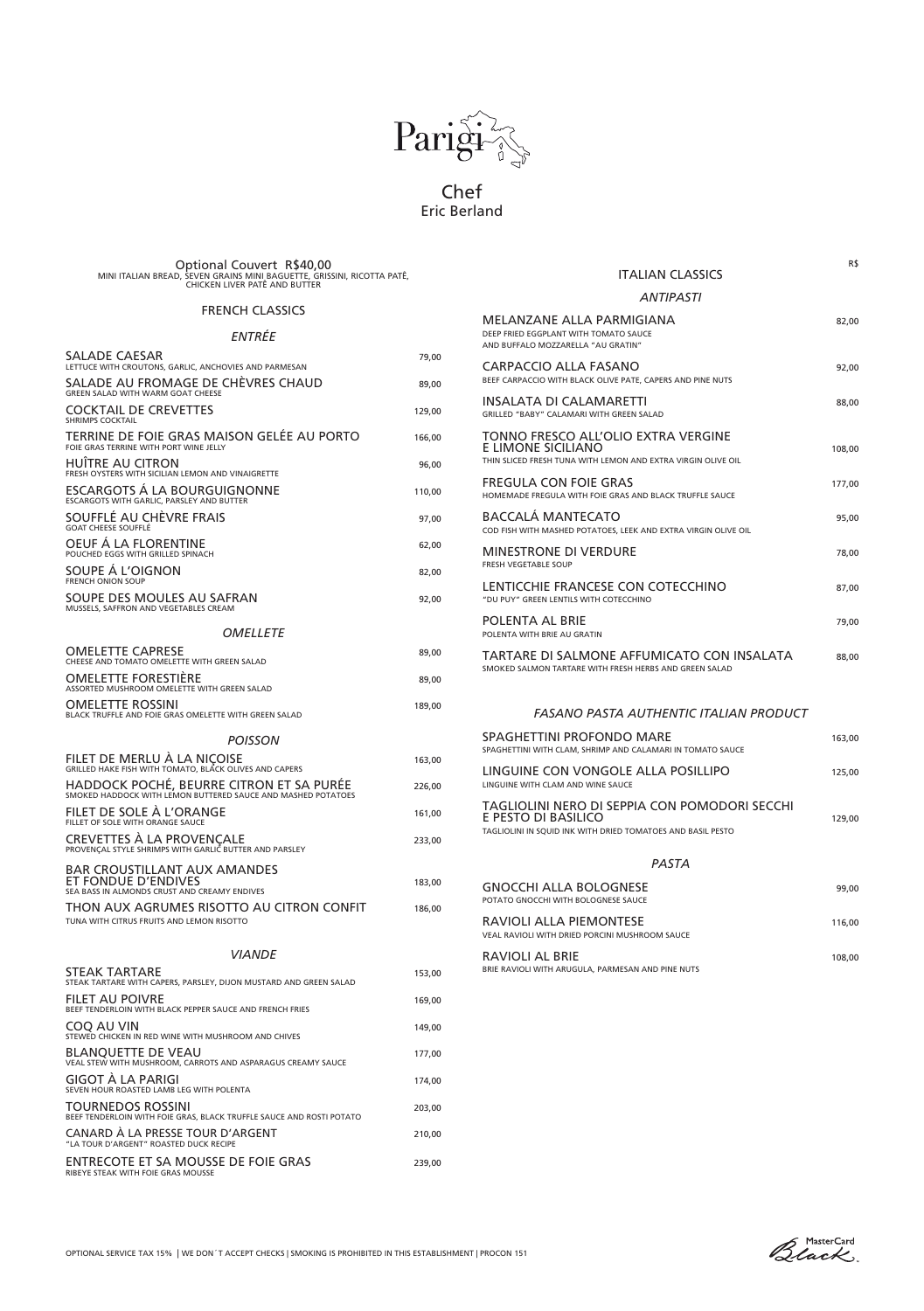

# Chef Eric Berland

| <b>RISOTTI</b>                                                                                                                | R\$    | <b>DOLCI</b>                                                                                                                           | R\$   |
|-------------------------------------------------------------------------------------------------------------------------------|--------|----------------------------------------------------------------------------------------------------------------------------------------|-------|
| <b>RISOTTO CONTADINO</b><br>WHITE BEAN RISOTTO WITH TUSCAN SAUSAGE AND RED WINE                                               | 158,00 |                                                                                                                                        |       |
| RISOTTO DI GAMBERI E CALAMARI AL POMODORO<br>SHRIMP AND CALAMARI RISOTTO WITH TOMATO SAUCE                                    | 175,00 | PETIT GÂTEAU AU CITRON<br>(PREPARATION TIME UP TO 15 MINUTES)<br>ALMOND PETIT GATEAU WITH WHITE CHOCOLATE AND LEMON FILLING            | 48,00 |
| RISOTTO AI FUNGHI CÈPES<br><b>CÈPES MUSHROOM RISOTTO</b>                                                                      | 161,00 | <b>SPUMA DI MANGO</b>                                                                                                                  | 40,00 |
| RISOTTO CON QUAGLIA E RADICCHIO ROSSO<br><b>OUAIL RISOTTO WITH RADICCHIO AND RED WINE</b>                                     | 159,00 | MANGO FOAM WITH MINT TASTE                                                                                                             |       |
| RISOTTO ZAFFERANO CON RAGÙ DI OSSOBUCO<br>SAFFRON RISOTTO WITH OSSOBUCO RAGÙ                                                  | 183,00 | <b>PROFITEROLES ALL'ITALIANA</b><br>PROFITEROLES WITH HAZELNUT CREAM, VANILLA ICE CREAM AND CHOCOLATE SYRUP                            | 55,00 |
| <b>PESCI E CARNI</b>                                                                                                          |        | <b>RIZ AU LAIT "PARIS"</b><br>SWEET ARBORIO RICE AND VANILLA BEANS WITH RASPBERRY COULIS<br>OR CHOCOLATE SYRUP                         | 40,00 |
| <b>MEDAGLIONI DI MANZO CON SALSA</b><br>AL GORGONZOLA DOLCE<br>BEEF TENDERLOIN WITH SWEET GORGONZOLA SAUCE AND SAUTÉED POTATO | 184,00 | <b>TARTE TATIN</b><br>FRENCH UPSIDE DOWN CARAMEL APPLE PIE WITH VANILLA ICE CREAM                                                      | 56,00 |
| PICCATA AL LIMONE<br><b>ESCALOPE WITH LEMON SAUCE</b>                                                                         | 165,00 | <b>VANILLA MERINGUE</b><br>VANILLA CREAM FILLED SPONGE CAKE WITH LEMON AND VANILLA BEAN BURNT MERINGUE                                 | 48,00 |
| COSTOLETTA DI VITELLO MILANESE ALLA FASANO<br>FASANO STYLE VEAL CUTLET IN BREADCRUMBS WITH SAFFRON RISOTTO                    | 178,00 | <b>TORTA DI CIOCCOLATO</b><br>CHOCOLATE PIE WITH FRENCH SABLÉE PASTRY AND GANACHE WITH VANILLA ICE CREAM                               | 48,00 |
| BACCALÀ AL VAPORE CON POMODORO,<br><b>OLIVE E PATATE</b>                                                                      | 237,00 | <b>TIRAMISÙ</b><br>ITALIAN DESSERT WITH MASCARPONE, COOKIE, COFFEE AND COCOA POWDER                                                    | 61,00 |
| STEAMED COD FISH WITH TOMATOES, OLIVES, CAPERS AND POTATOES<br><b>GAMBERONI CON ZENZERO, CREMA E VINO BIANCO</b>              | 233,00 | <b>BONET</b><br>TRADITIONAL ITALIAN AMARETTO PUDDING                                                                                   | 48,00 |
| GRILLED SHRIMPS WITH GINGER AND WHITE WINE SAUCE                                                                              |        | <b>CREMA DI MASCARPONE VARIEGATO</b><br>MASCARPONE SOFT CREAM WITH CHOCOLATE SYRUP                                                     | 67,00 |
|                                                                                                                               |        | <b>MILLEFOGLIE CLASSIQUE</b><br>MILLEFOGLIE WITH PÂTISSIÈRE CREAM                                                                      | 48,00 |
|                                                                                                                               |        | CRÊPE À LA CONFITURE DE LAIT<br>"DULCE DE LECHE" CREPE                                                                                 | 49,00 |
|                                                                                                                               |        | CRÈME BRULÉE À LA FÈVE DE TONKA<br>CRÈME BRULÉE WITH TONKA BEANS                                                                       | 48,00 |
|                                                                                                                               |        | SOUFFLÉ AU CHOCOLAT<br>(TEMPO DE PREPARO DE ATÉ 15 MINUTOS)<br>CHOCOLATE SOUFFLÉ WITH VANILLA ICE CREAM                                | 56,00 |
|                                                                                                                               |        | GLACE ET SA MERINGUE À LA VANILLE,<br><b>PRALINÉ AUX NOISETTES</b><br>CREAMY ICE CREAM SERVED WITH VANILLA MERINGLIE AND HAZEL PRALINÉ | 35,00 |

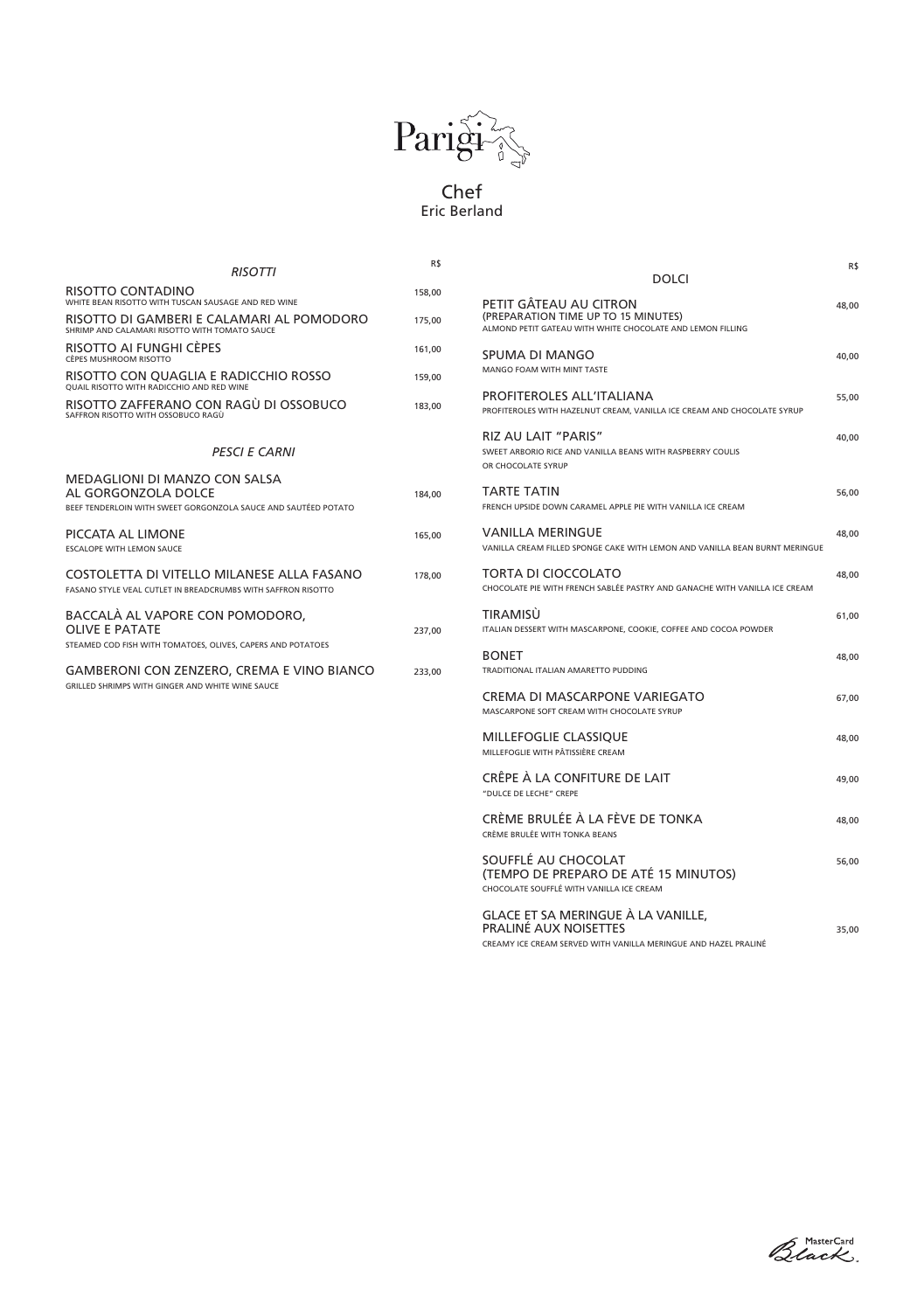TAXA DE SERVIÇO OPCIONAL DE 15% | NÃO ACEITAMOS CHEQUES | É PROIBIDO FUMAR NESTE ESTABELECIMENTO | PROCON 151



| <b>CLÁSSICOS</b>                                                         | R\$   | <b>BEBIDAS NÃO ALCOÓLICAS   NON-ALCOHOLIC BEVERAGES</b>                    | R\$             |
|--------------------------------------------------------------------------|-------|----------------------------------------------------------------------------|-----------------|
| <b>BLOODY MARY</b>                                                       | 45,00 |                                                                            |                 |
| VODKA KETEL ONE E SUCO DE TOMATE TEMPERADO                               |       | ÁGUA MINERAL   STILL WATER                                                 | 11,00           |
| VODKA KETEL ONE AND SEASONED TOMATO JUICE                                |       | PERRIER 330ML                                                              | 25,00           |
|                                                                          |       | S. PELLEGRINO 500ML                                                        | 34,00           |
| <b>COSMOPOLITAN</b><br>VODKA KETEL ONE, LIMÃO, TRIPLE-SEC                | 45,00 | <b>ACQUA PANNA 500ML</b>                                                   | 34,00           |
| E SUCO DE CRANBERRY                                                      |       | REFRIGERANTES   SODAS                                                      | 11,00           |
| VODKA KETEL ONE, SICILIANO, TRIPLE-SEC AND CRANBERRY JUICE               |       | TÔNICA NACIONAL   DOMESTIC TONIC WATER                                     | 11,00           |
|                                                                          |       | SUCO NATURAL   FRESH JUICE                                                 | 18,00           |
| CAIPIRINHA   VODKA<br>VODKA KETEL ONE, FRUTA E AÇÚCAR                    | 45,00 | SUCO DE TOMATE   TOMATO JUICE                                              | 25,00           |
| VODKA KETEL ONE, FRUIT AND SUGAR                                         |       |                                                                            |                 |
|                                                                          |       | <b>CAFÉ E CHÁ   COFFEE AND TEA</b>                                         |                 |
| CAIPIRINHA   CACHAÇA                                                     | 38,00 | <b>ESPRESSO ORFEU</b>                                                      | 10,00           |
| CACHAÇA YPIÓCA, FRUTA E AÇÚCAR<br>CACHAÇA YPIÓCA PRATA, FRUIT AND SUGAR  |       | CAPPUCCINO                                                                 | 12,00           |
|                                                                          |       | CHÁ   TEA                                                                  | 10,00           |
| <b>MOSCOW MULE</b>                                                       | 45,00 | CHÁ IMPORTADO   IMPORTED TEA                                               | 12,00           |
| VODKA KETEL ONE, LIMÃO, XAROPE SIMPLES E ESPUMA DE GENGIBRE              |       |                                                                            |                 |
| VODKA KETEL ONE, LIME, SIMPLE SYRUP AND GINGER BEER                      |       |                                                                            |                 |
| <b>GIN TÔNICA</b>                                                        | 54,00 | <b>BEBIDAS ALCOÓLICAS   ALCOHOLIC BEVERAGES</b>                            |                 |
| GIN TANQUERAY, LIMÃO SICILIANO, ZIMBRO                                   |       |                                                                            |                 |
| E TÔNICA                                                                 |       | <b>CERVEJA   BEER</b>                                                      |                 |
| GIN TANQUERAY, LEMON, JUNIPER AND TONIC                                  |       | STELLA ARTOIS   LAGER   275ML   BÉLGICA                                    | 22,00           |
| <b>FITZGERALD</b>                                                        | 54,00 | BECK'S   GERMAN LAGER   330ML                                              | 22,00           |
| GIN TANQUERAY, LIMÃO, XAROPE SIMPLES E BITTER                            |       |                                                                            |                 |
| GIN TANQUERAY, LEMON, SIMPLE SYRUP AND BITTER                            |       | <b>VODKA</b>                                                               |                 |
| <b>DRY MARTINI</b>                                                       | 54,00 | ABSOLUT   SUÉCIA                                                           | 38,00           |
| GIN TANQUERAY E VERMUTE SECO                                             |       | ABSOLUT VANILIA   SUÉCIA                                                   | 37,00           |
| GIN TANQUERAY AND DRY VERMOUTH                                           |       | WYBOROWA   POLÔNIA                                                         | 29,00           |
|                                                                          |       |                                                                            |                 |
| <b>NEGRONI</b><br>GIN TANQUERAY, VERMUTE ROSSO E APERITIVO ITALIANO      | 54,00 | <b>VODKA SUPER PREMIUM</b>                                                 |                 |
| GIN TANQUERAY, SWEET VERMOUTH AND ITALIAN APERITIF                       |       | CÎROC   FRANÇA                                                             | 60,00           |
|                                                                          |       | CÎROC COCONUT   FRANÇA                                                     | 60,00           |
| <b>BOULEVARDIER</b>                                                      | 54,00 | CÎROC PEACH   FRANÇA                                                       | 60,00           |
| WHISKEY BULLEIT BOURBON, VERMUTE ROSSO                                   |       | CÎROC RED BERRY   FRANÇA                                                   | 60,00           |
| E APERITIVO ITALIANO<br><b>WHISKEY BULLEIT BOURBON, VERMUTE ROSSO</b>    |       | KETEL ONE   HOLANDA                                                        | 42,00           |
| AND ITALIAN APERITIF                                                     |       | <b>GREY GOOSE   FRANÇA</b>                                                 | 53,00           |
|                                                                          |       | BELVEDERE   POLÔNIA                                                        | 65,00           |
| <b>WHISKY SOUR</b>                                                       | 54,00 |                                                                            |                 |
| WHISKEY BULLEIT BOURBON, LIMÃO<br>E XAROPE SIMPLES                       |       | <b>CACHACA</b>                                                             |                 |
| WHISKEY BULLEIT BOURBON, LIME AND SIMPLE SYRUP                           |       | YPIOCA 150   MARANGUAPE - CE                                               | 24,00           |
|                                                                          |       | YPIOCA 160   MARANGUAPE - CE                                               | 38,00           |
| <b>MANHATTAN</b>                                                         | 56,00 | YPIOCA 5 CHAVES   MARANGUAPE - CE                                          | 66,00           |
| WHISKEY BULLEIT BOURBON, VERMUTE ROSSO<br>E BITTER                       |       | NEGA FULÕ CARVALHO   NOVA FRIBURGO - RJ                                    | 27,00           |
| WHISKEY BULLEIT BOURBON, VERMUTE ROSSO AND BITTER                        |       | ESPÍRITO DE MINAS   SÃO TIAGO - MG                                         | 30,00           |
|                                                                          |       | ANÍSIO SANTIAGO   SÃO TIAGO - MG                                           | 100,00          |
| <b>OLD FASHIONED</b>                                                     | 54,00 | YAGUARA BRANCA   IVOTI - RS                                                | 21,00<br>37,00  |
| WHISKEY BULLEIT BOURBON, BITTERS<br>E XAROPE SIMPLES                     |       | YAGUARA BLENDED   IVOTI - RS<br>PORTO DO VIANNA PREMIUM   TURVELÂNDIA - MG | 23,00           |
| WHISKEY BULLEIT BOURBON, BITTER AND SIMPLE SYRUP                         |       | PORTO DO VIANNA TRADICIONAL   TURVELÂNDIA - MG                             | 21,00           |
|                                                                          |       |                                                                            |                 |
| <b>APEROL SPRITZ</b>                                                     | 50,00 | <b>GRAPPA</b>                                                              |                 |
| APEROL, ESPUMANTE E ÁGUA COM GÁS<br>APEROL, PROSECCO AND SPARKLING WATER |       |                                                                            | 100,00          |
|                                                                          |       | TRADIZIONE   NONINO   FRIULI                                               |                 |
| <b>BELLINI</b>                                                           | 50,00 | POMOROSSO   LUIGI COPPO   PIEMONTE<br>NONINO   CHARDONNAY   MONOVITTIGNO   | 118,00<br>85,00 |
| ESPUMANTE E POLPA DE PÊSSEGO                                             |       | NONINO   VENDEMMIA   RISERVA                                               | 75,00           |
| PROSECCO AND PEACH PUREE                                                 |       |                                                                            |                 |
| <b>CARAJILLO</b>                                                         | 57,00 | <b>AGUARDENTE   SPIRIT</b>                                                 |                 |
| LICOR E ESPRESSO                                                         |       |                                                                            |                 |
| <b>LICOR AND ESPRESSO</b>                                                |       | KIRSCH   ARTHUR METZ   FRANÇA                                              | 55,00<br>55,00  |
|                                                                          |       | POIRE WILLIAMS   G.E. MASSEN   FRANÇA<br>BAGACEIRA NETO COSTA   PORTUGAL   | 49,00           |
| <b>RESERVE</b>                                                           |       |                                                                            | 42,00           |
|                                                                          |       | STEINHAEGER   SCHLICHTE   ALEMANHA                                         |                 |
| NEGRONI TANQUERAY Nº TEN                                                 | 62,00 |                                                                            |                 |
| DRY MARTINI TANQUERAY Nº TEN                                             | 72,00 |                                                                            |                 |
|                                                                          |       |                                                                            |                 |
| FITZGERALD TANQUERAY NºTEN                                               | 72,00 |                                                                            |                 |
|                                                                          |       |                                                                            |                 |
| OLD FASHIONED JOHNNIE WALKER GOLD LABEL                                  | 72,00 |                                                                            |                 |

Black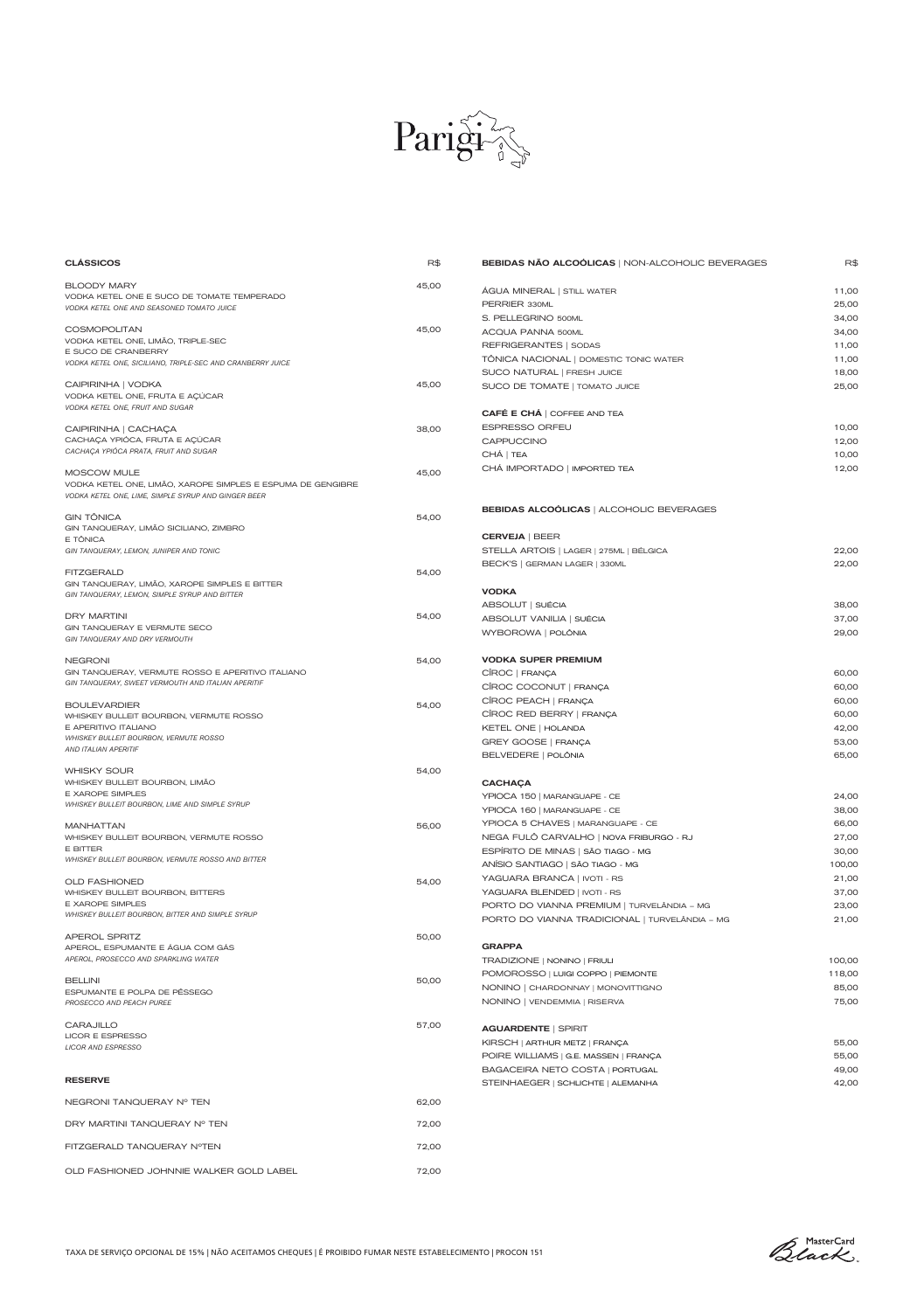

|                                                   | R\$    |                                        | R      |
|---------------------------------------------------|--------|----------------------------------------|--------|
| <b>TEQUILA</b>                                    |        | <b>SCOTCH WHISKY STANDARD</b>          |        |
| JOSÉ CUERVO GOLD   SILVER                         | 45,00  | JOHNNIE WALKER RED LABEL               | 35,00  |
| JOSE CUERVO RESERVA DE LA FAMÍLIA   ULTRA PREMIUM | 135,00 | <b>BLACK &amp; WHITE</b>               | 34,00  |
|                                                   |        | J & B RARE                             | 34,00  |
| <b>SAKE</b>                                       |        | <b>WHITE HORSE</b>                     | 34,00  |
| <b>JUN DAITI   BRASIL</b>                         | 28,00  | <b>BALLANTINE'S FINEST</b>             | 33,00  |
| GEKKEIKAN   JAPÃO                                 | 40,00  | <b>GRANT'S</b>                         | 33,00  |
|                                                   |        | <b>CUTTY SARK</b>                      | 35,00  |
| <b>GIN</b>                                        |        | <b>FAMOUS GROUSE</b>                   | 33,00  |
| <b>TANQUERAY</b>                                  | 48,00  |                                        |        |
| TANQUERAY Nº TEN                                  | 69,00  | SCOTCH WHISKY 12 Y.O.                  |        |
| <b>GIN TANQUERAY RANGPUR</b>                      | 65,00  | JOHNNIE WALKER BLACK LABEL             | 44,00  |
| <b>GIN TANQUERAY SEVILLA</b>                      | 65,00  | JOHNNIE WALKER DOUBLE BLACK            | 57,00  |
| <b>GORDON'S</b>                                   | 46,00  | <b>BUCHANAN'S</b>                      | 48,00  |
| <b>BEEFEATER</b>                                  | 48,00  | <b>LOGAN</b>                           | 39,00  |
| <b>BOMBAY</b>                                     | 47,00  | <b>OLD PARR</b>                        | 42,00  |
| <b>HENDRICK'S</b>                                 | 74,00  | OLD PARR SILVER                        | 38,00  |
|                                                   |        | DEWAR'S                                | 39,00  |
| <b>ARMAGNAC</b>                                   |        | CHIVAS REGAL                           | 43,00  |
| CAUSSADE 10 Y.O.                                  | 96,00  | <b>BALLANTINE'S</b>                    | 41,00  |
| PRINCE DO CONDE VSOP                              | 79,00  | <b>GRANT'S</b>                         | 33,00  |
|                                                   |        |                                        |        |
| <b>JEREZ   SHERRY</b>                             |        | <b>SCOTCH WHISKY PREMIUM</b>           |        |
| TIO PEPE                                          | 42,00  | JOHNNIE WALKER BLUE LABEL              | 246,00 |
|                                                   |        | JOHNNIE WALKER   PLATINUM 18 Y.O.      | 130,00 |
| <b>RUM</b>   RON                                  |        | JOHNNIE WALKER   SWING                 | 112,00 |
| ZACAPA XO   GUATEMALA                             | 135,00 | JOHNNIE WALKER GOLD RESERVE            | 75,00  |
| ZACAPA 23 SOLERA   GUATEMALA                      | 76,00  | BUCHANAN'S 18 Y.O.                     | 140,00 |
| HAVANA 3 Y.O.   CUBA                              | 32,00  | DIMPLE 15 Y.O.                         | 90,00  |
| HAVANA CLUB ANEJO 7 Y.O.   CUBA                   | 49,00  | ROYAL SALUTE 21 Y.O.                   | 235,00 |
| BACARDI 8 Y.O.   BAHAMAS                          | 37,00  | CHIVAS 25 Y.O.                         | 489,00 |
| BACARDI CARTA BLANCA E ORO   BRASIL               | 28,00  | CHIVAS REGAL 18 Y.O.                   | 96,00  |
|                                                   |        | THE MACALLAN TRIPLE CASK 12   HIGHLAND | 230,00 |
| <b>VERMOUTH   AMARO   BITTER</b>                  |        | THE MACALLAN TRIPLE CASK 15   HIGHLAND | 430,00 |
| CAMPARI   BRASIL                                  | 32,00  | THE MACALLAN TRIPLE CASK 18   HIGHLAND | 750,00 |
| MARTINI STANDARD   BRASIL                         | 26,00  |                                        |        |
| PUNT & MES   ITALIA                               | 40,00  | <b>SCOTCH WHISKY SINGLE MALT</b>       |        |
| FERNET BRANCA   ARGENTINA                         | 37,00  | THE SINGLETON 12 Y.O.                  | 55,00  |
| AVERNA   ITALIA                                   | 40,00  | CARDHU 12 Y.O. SPEYSIDE                | 65,00  |
| NONINO   ITALIA                                   | 125,00 | GLENFIDDICH 12 Y.O.   SPEYSIDE         | 73,00  |
| ANTICA FORMULA   ITALIA                           | 55,00  | GLENFIDDICH 15 Y.O.   SPEYSIDE         | 85,00  |
|                                                   |        | GLENFIDDICH 18 Y.O.   SPEYSIDE         | 130,00 |
| <b>CONHAQUE   COGNAC</b>                          |        | GLENKINCHIE 10 Y.O.   LOWLAND          | 100,00 |
| <b>COURVOISIER VSOP</b>                           | 96,00  | GLENMORANGIE 10 Y.O.   HIGHLAND        | 83,00  |
| <b>HENNESSY VSOP</b>                              | 105,00 | GLENLIVET 12 YEARS   SPEYSIDE          | 79,00  |
| <b>HENNESSY XO</b>                                | 255,00 |                                        |        |
| RÊMY MARTIN VSOP                                  | 110,00 | <b>BOURBON WHISKEY</b>                 |        |
| RÊMY MARTIN XO                                    | 199,00 | <b>BULLEIT</b>                         | 55,00  |
|                                                   |        | JACK DANIEL'S                          | 43,00  |
| <b>ANISADOS   ANISE FLAVORED</b>                  |        | <b>GENTLEMAN JACK</b>                  | 63,00  |
| PERNOD   FRANÇA                                   | 43,00  | MAKER'S MARK                           | 62,00  |

|                                        | R\$    |
|----------------------------------------|--------|
| SCOTCH WHISKY STANDARD                 |        |
| JOHNNIE WALKER RED LABEL               | 35,00  |
| BLACK & WHITE                          | 34,00  |
| J & B RARE                             | 34,00  |
| WHITE HORSE                            | 34,00  |
| <b>BALLANTINE'S FINEST</b>             | 33,00  |
| GRANT'S                                | 33,00  |
| <b>CUTTY SARK</b>                      | 35,00  |
| <b>FAMOUS GROUSE</b>                   | 33,00  |
| SCOTCH WHISKY 12 Y.O.                  |        |
| JOHNNIE WALKER BLACK LABEL             | 44,00  |
| JOHNNIE WALKER DOUBLE BLACK            | 57,00  |
| BUCHANAN'S                             | 48,00  |
| LOGAN                                  | 39,00  |
| OLD PARR                               | 42,00  |
| OLD PARR SILVER                        | 38,00  |
| DEWAR'S                                | 39,00  |
| CHIVAS REGAL                           | 43,00  |
| BALLANTINE'S                           | 41,00  |
| <b>GRANT'S</b>                         | 33,00  |
| SCOTCH WHISKY PREMIUM                  |        |
| JOHNNIE WALKER BLUE LABEL              | 246,00 |
| JOHNNIE WALKER   PLATINUM 18 Y.O.      | 130,00 |
| JOHNNIE WALKER   SWING                 | 112,00 |
| JOHNNIE WALKER GOLD RESERVE            | 75,00  |
| BUCHANAN'S 18 Y.O.                     | 140,00 |
| DIMPLE 15 Y.O.                         | 90,00  |
| ROYAL SALUTE 21 Y.O.                   | 235,00 |
| CHIVAS 25 Y.O.                         | 489,00 |
| CHIVAS REGAL 18 Y.O.                   | 96,00  |
| THE MACALLAN TRIPLE CASK 12   HIGHLAND | 230,00 |
| THE MACALLAN TRIPLE CASK 15   HIGHLAND | 430,00 |
| THE MACALLAN TRIPLE CASK 18   HIGHLAND | 750,00 |
| SCOTCH WHISKY SINGLE MALT              |        |
| THE SINGLETON 12 Y.O.                  | 55,00  |
| CARDHU 12 Y.O.   SPEYSIDE              | 65,00  |
| GLENFIDDICH 12 Y.O.   SPEYSIDE         | 73,00  |
| GLENFIDDICH 15 Y.O.   SPEYSIDE         | 85,00  |
| GLENFIDDICH 18 Y.O.   SPEYSIDE         | 130,00 |
| GLENKINCHIE 10 Y.O.   LOWLAND          | 100,00 |
| GLENMORANGIE 10 Y.O.   HIGHLAND        | 83,00  |
| GLENLIVET 12 YEARS   SPEYSIDE          | 79,00  |
| <b>BOURBON WHISKEY</b>                 |        |
| BULLEIT                                | 55,00  |
| JACK DANIEL'S                          | 43,00  |
|                                        |        |

| <b>JIM BEAM WHITE</b><br>41,00<br><b>JIM BEAM BLACK</b><br>49,00<br><b>IRISH WHISKEY</b><br>37,00<br>JAMESON   STANDARD |
|-------------------------------------------------------------------------------------------------------------------------|
|                                                                                                                         |
|                                                                                                                         |
|                                                                                                                         |
|                                                                                                                         |
|                                                                                                                         |
|                                                                                                                         |
| <b>JAPANESE WHISKY</b>                                                                                                  |
| 280,00<br>WHISKY YAMAZAKY 12 ANOS                                                                                       |
| WHISKY HIBIKI SUNTORY<br>250,00                                                                                         |
| THE CHITA SUNTORY<br>130,00                                                                                             |
|                                                                                                                         |
| PROCON 151                                                                                                              |
| TAXA DE SERVIÇO OPCIONAL DE 15%   OPTIONAL SERVICE TAX 15%                                                              |
| NÃO ACEITAMOS CHEQUES   WE DON'T ACCEPT CHECKS                                                                          |
| PROIBIDA A VENDA DE BEBIDAS ALCÓOLICAS PARA MENORES DE 18 ANOS                                                          |
| NO ALCOHOL WILL BE SERVED TO INDIVIDUALS UNDER THE AGE OF 18                                                            |
| SE BEBER NÃO DIRIJA   DON'T DRINK AND DRIVE                                                                             |
|                                                                                                                         |

Black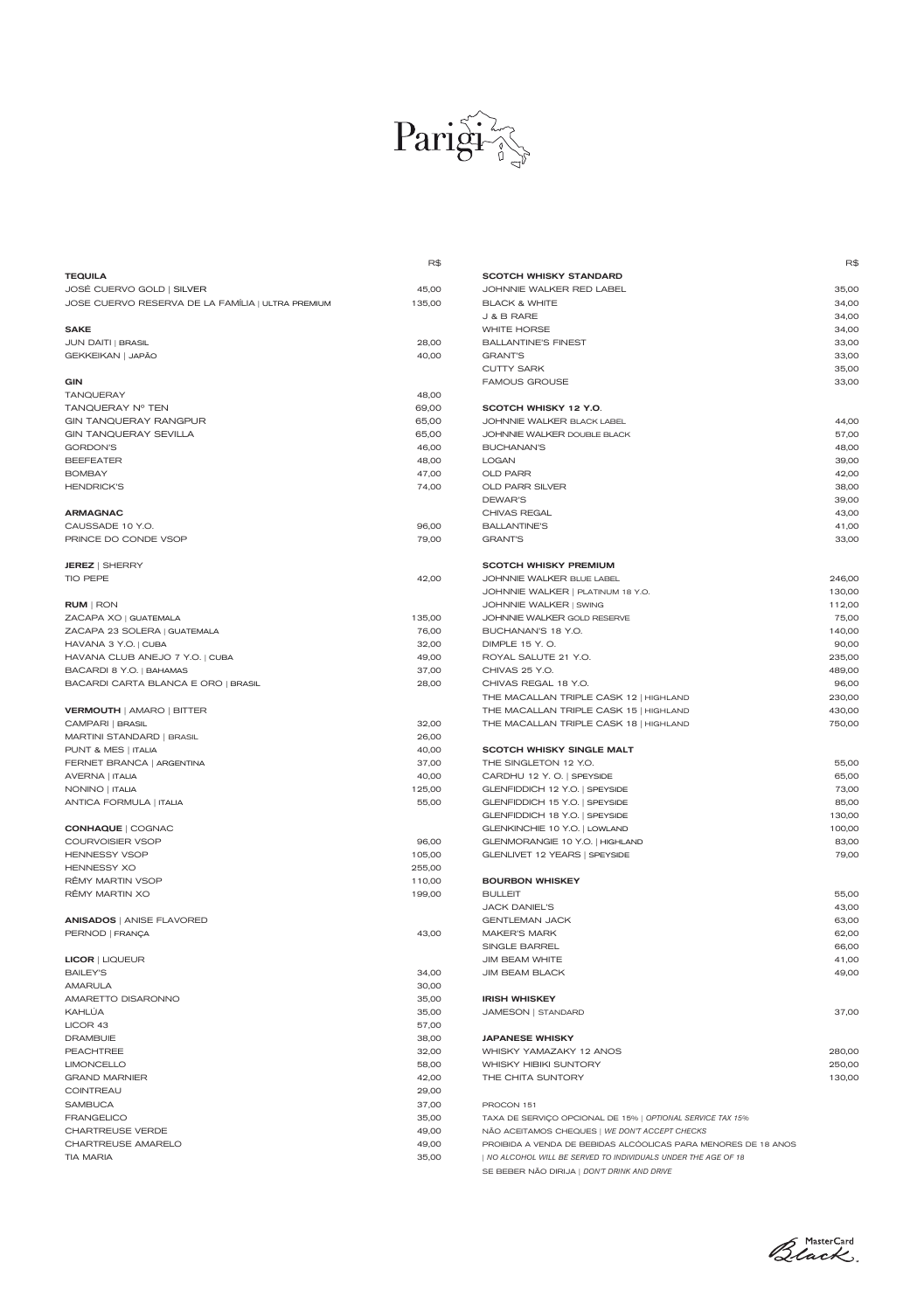

SPUMANTI GARRAFA

TAXA DE SERVIÇO OPCIONAL DE 15% | NÃO ACEITAMOS CHEQUES | É PROIBIDO FUMAR NESTE ESTABELECIMENTO | PROCON 151

66,00 44,00 126,00 186,00

| <b>PORTO</b> 75ML                        |  |
|------------------------------------------|--|
| TAYLOR'S                                 |  |
| PORTO CHIP DRY TAYI OR'S<br><b>TAWNY</b> |  |
| 10 ANOS<br>20 ANOS                       |  |

| PRODUTOR   SAFRA   REGIÃO   VALORES EM REAIS                                                              |        |
|-----------------------------------------------------------------------------------------------------------|--------|
| <b>VINI AL BICCHIERE</b>                                                                                  | TAÇA   |
| <b>SPUMANTI</b> 150ML                                                                                     |        |
| <b>ITÁLIA</b><br>PROSECCO FASANO MILLESIMATO D.O.C.G. 75,00<br>  DE FAVERI   2020   VENETO                |        |
| FRANÇA<br><b>CHAMPAGNE</b><br>PERRIER JOUËT GRAND BRUT   EPERNAY                                          | 168,00 |
| <b>BIANCHI</b> 150ML                                                                                      |        |
| <b>ITALIA</b><br>PINOT GRIGIO FASANO<br>  DI LENARDO   2020   FRIULI                                      | 65,00  |
| <b>FRANCA</b><br>CHÂTEAU LA FLEUR BELLEVUE<br>  GRAND VIN DE BORDEAUX   EYMAS & FILS<br>  2020   BORDEAUX | 57,00  |
| <b>CHILE</b><br>CHARDONNAY RESERVA<br>  VENTISQUERO   2020   VALE CASABLANCA                              | 45,00  |
| ROSATI 150ML<br>VOILÀ ROSÉ<br>2020   CÔTE DE PROVENCE                                                     | 84,00  |
| ROSSI 150ML                                                                                               |        |
| <b>ITÁLIA</b><br>CHIANTI FASANO<br>POGGIOTONDO   2019   TOSCANA                                           | 58,00  |
| <b>FRANCA</b><br>FRANC BEAUSÉJOUR BORDEAUX<br>  2019   BORDEAUX                                           | 57,00  |
| <b>ARGENTINA</b><br>FINCAS DEL SUR MALBEC<br>  LA AGRICOLA   2021   VALLE DO UCO   MENDOZA                | 58,00  |
| <b>DOLCI</b> 75ML                                                                                         |        |

CHÂTEAU LES COMPÈRES | 2019 | SAUTERNES 99,00

BRASIL

| CAVE GEISSE BRUT   2018   PINTO BANDEIRA<br>CAVE GEISSE ROSE BRUT<br>  2016   PINTO BANDEIRA                                                                                                                                                                                                                                                                                           | 220,00<br>250,00                                     |
|----------------------------------------------------------------------------------------------------------------------------------------------------------------------------------------------------------------------------------------------------------------------------------------------------------------------------------------------------------------------------------------|------------------------------------------------------|
| CHANDON ROSE BRUT   GARIBALDI<br>CHANDON EXCELLENCE BRUT   GARIBALDI                                                                                                                                                                                                                                                                                                                   | 252,00<br>368,00                                     |
| <b>ITÁLIA</b><br>MÜLLER THURGAU BRUT   RIVANI   VENETO<br>PINOT ROSE EXTRA DRY   RIVANI   TRENTINO<br>PROSECCO FASANO MILLESIMATO D.O.C.G.<br>  DE FAVERI   2020   VENETO                                                                                                                                                                                                              | 195,00<br>198,00<br>375,00                           |
| FRANÇA   CHAMPAGNE<br>PERRIER JOUËT GRAND BRUT   EPERNAY<br>MOET & CHANDON BRUT IMPERIAL   EPERNAY 982,00<br>VEUVE CLICQUOT PONSARDIN BRUT   REIMS<br>PHILIPPONNAT BRUT   MAREUI   SUR AY<br>KRUG GRANDE CUVÉE BRUT   REIMS<br><b>TAITTINGER COMTES</b><br>CHAMPAGNE "GRANDS CRUS"<br>  BLANC DE BLANCS   2008   REIMS<br>PERRIER JOUËT BELLE EPOQUE BRUT 2.960,00<br>  2012   EPERNAY | 810,00<br>963,00<br>1.260,00<br>3.650,00<br>4.078,00 |
| <b>CHAMPAGNE ROSÉ</b>                                                                                                                                                                                                                                                                                                                                                                  |                                                      |
| MOET & CHANDON BRUT ROSE   EPERNAY<br>PERRIER JOUËT BLASON ROSÉ BRUT<br><b>EPERNAY</b>                                                                                                                                                                                                                                                                                                 | 1.029,00<br>940,00                                   |
| <b>BIANCHI</b>                                                                                                                                                                                                                                                                                                                                                                         |                                                      |
| <b>BRASIL</b><br><b>CHARDONNAY</b><br>  VINÍCOLA THERA   2020   SÃO JOAQUIM                                                                                                                                                                                                                                                                                                            | 264,00                                               |
| <b>ITÁLIA</b><br>PINOT GRIGIO D.O.C DELLE VENEZIE                                                                                                                                                                                                                                                                                                                                      | 195,00                                               |
| LA GONDOLA   2020   SICILIA<br>PINOT GRIGIO FASANO                                                                                                                                                                                                                                                                                                                                     | 325,00                                               |
| DI LENARDO   2020   FRIULI<br>IL PUMO SAUVIGNON / MALVASIA SALENTO I.G.P. 194,00                                                                                                                                                                                                                                                                                                       |                                                      |
| SAN MARZANO   2018   PUGLIA<br>ROSSETI BIANCO IGT                                                                                                                                                                                                                                                                                                                                      | 261,00                                               |
| TENUTE TOSSETI   2020   TOSCANA<br>ZIBIBBO TERRE SICIANE<br>  BARONE MONTALTO  2019   SICILIA                                                                                                                                                                                                                                                                                          | 194,00                                               |
| VERDICCHIO DEI CASTELLI DI JESI<br>  VIGNAMATO DI ANDREA CECI   2020   MARCHE                                                                                                                                                                                                                                                                                                          | 309,00                                               |
| ANTHÍLIA I.G.T.   DONNAFUGATA   2019   SICILIA<br><b>BRAMITO DELLA SALA CHARDONNAY</b>                                                                                                                                                                                                                                                                                                 | 552,00<br>850,00                                     |
| ANTINORI   2020   UMBRIA<br><b>VINTAGE TUNINA CHARDONNAY</b><br>  JERMANN   2012   FRIULI                                                                                                                                                                                                                                                                                              | 1.388,00                                             |
| <b>FRANÇA</b><br>CHÂTEAU LA FLEUR BELLEVUE<br>  GRAND VIN DE BORDEAUX   EYMAS & FILS<br>  2020   BORDEAUX                                                                                                                                                                                                                                                                              | 275,00                                               |
|                                                                                                                                                                                                                                                                                                                                                                                        |                                                      |
| "Y"   CHÂTEAU D'YQUEM   2016   BORDEAUX                                                                                                                                                                                                                                                                                                                                                | 6.071,00                                             |
| GENTIL   HUGEL & FILS   2017   ALSACE<br>SANCERRE LES CHASSEIGNES                                                                                                                                                                                                                                                                                                                      | 565,00<br>879,00                                     |
| CLEMENT & FLORIAN BERTHIER  2017   VALE DO LOIRE<br>BOURGOGNE BLASON CHARDONNAY<br>  BLASON DE BOURGOGNE   2018   BOURGOGNE                                                                                                                                                                                                                                                            | 367,00                                               |

| ANIMA | 2015 | BOURGOGNE

| DOMAINE GONDARD PERRIN                   | 565,00   |
|------------------------------------------|----------|
| VIRÉ - CLESSÉ VIEILLES VIGNES CHARDONNAY |          |
| GONDARD PERRIN   2014   BOURGOGNE        |          |
| CHABLIS LOUIS MICHEL & FILS              | 1.039,00 |
| LOUIS MICHEL & FILS   2019  BOURGOGNE    |          |
| SAINT ROMAIN BLANC "COMBE BAZIN"         | 1.392,00 |
| DOMAINE CHASSORNEY   2018   BOURGOGNE    |          |
| <b>MEURSAULT</b>                         | 3.129,00 |
| PHILIPPE PACALET   2017   BOURGOGNE      |          |
| CORTON CHARI FMAGNE "GRAND CRU"          | 5.617,00 |
| LOUIS JADOT   2016   BORGOGNE            |          |
|                                          |          |
| PORTUGAL                                 |          |
| VALLE DE PASSOS   2017   TRÁS OS MONTES  | 326,00   |
| CARM BRANCO   2018   DOURO               | 430,00   |
| BRIDÃO RESERVA                           | 487.00   |
| FERNÃO PIRES / ARINTO   ADEGA DE CARTAXO |          |
| 2015   RIBATEJO                          |          |
|                                          |          |
| <b>ESPANHA</b>                           |          |
| <b>VIVANCO BLANCO</b>                    | 308,00   |
| 2019   DINASTIA VIVANCO   RIOJA          |          |

R\$

URUGUAI

| BODEGA OCEANICA JOSE IGNACIO

| 2021 | MALDONADO

CHARDONNAY JOSE IGNACIO 410,00

| BODEGA OCEANICA JOSE IGNACIO   2021   MALDONADO |        |
|-------------------------------------------------|--------|
| CHILE                                           |        |
| CHARDONNAY RESERVA                              | 203,00 |
| VENTISQUERO   2020   VALLE CASABLANCA           |        |
| <b>FAS SAUVIGNON BLANC GRAN RESERVA</b>         | 330,00 |
| MAWIDA-FASANO   2016   COLCHAGUA                |        |
| CASA VIVA GRAN RESERVA CHARDONNAY               | 544.00 |
| CASA VIVA   2018   VALLE DE CASABLANCA          |        |
| <b>ARGENTINA</b>                                |        |
| COMPADRE CHENIN - CHARDONNAY                    | 140.00 |
| ZUCCARDI   2021   MENDOZA                       |        |
| <b>FINCAS DEL SUR VIOGNIER</b>                  | 156.00 |
| LA AGRICOLA   2018   SANTA ROSA - MENDOZA       |        |
|                                                 |        |

ALBARINO JOSE IGNACIO 395,00

#### ROSATI

| ROSÉ                                         | 266.00 |
|----------------------------------------------|--------|
| VINÍCOLA THERA   2020   SÃO JOAQUIM   BRASIL |        |
| PINOT ROSE JOSE IGNACIO                      | 380.00 |
| <b>BODEGA OCEANICA JOSE IGNACIO</b>          |        |
| 2021   MALDONADO                             |        |
| VOILÀ ROSÉ   2020   COTÊ DE PROVENCE         | 380.00 |
| CHATEAU ROUBINE "CRU CLASSÉ PREMIUM"         |        |
| ROSÉ   2019   PROVENCE   FRANÇA              | 528.00 |

#### ROSSI

| BRASIL                                                      |        |
|-------------------------------------------------------------|--------|
| SYRAH "VISTA DA SERRA"                                      | 674.00 |
| GUASPARI   2018   ESPIRITO SANTO DO PINHAL<br>I - SÃO PAULO |        |

| <b>ITÁLIA</b>                            |          |
|------------------------------------------|----------|
| BARBERA D'AIBA DOC                       | 512,00   |
| BORGOGNO   2017   PIEMONTE               |          |
| DOI CETTO D'AI BA DO C                   | 387,00   |
| BORGOGNO   2017   PIEMONTE               |          |
| NEBBIOLO LANGHE                          | 646,00   |
| BORGOGNO   2016   PIEMONTE               |          |
| BARBARESCO DOCG                          | 618,00   |
| RICCOSA   2017   PIEMONTE                |          |
| BARBERA D'ASTI PRUNOTTO                  | 702,00   |
| 2019   PIEMONTE                          |          |
| BAROLO BUSSIA D.O.C.G                    | 1.503,00 |
| TENUTA ROCCA   2016   PIEMONTE           |          |
| VALPOLICELLA SUPERIORE D.O.C.            | 664,00   |
| ZENATO   2018   VENETO E                 |          |
| AMARONE CLASSICO DELLA                   |          |
| VALPOLICELLA D.O.C.                      | 1.551,00 |
| ZENATO   2015   VENETO                   |          |
| SANGIOVESE   LE CASSINE   2018   TOSCANA | 186,00   |
| ROSSETI ROSSO IGT                        | 261,00   |
| TENUTE ROSSETI   2020   TOSCANA          |          |
| CHIANTI FASANO                           | 265,00   |
| POGGIOTONDO   2019   TOSCANA             |          |
| BRANCAIA TRE IGT                         | 329,00   |
| BRANCAIA   2018   TOSCANA                |          |

| CHIANTI CLASSICO FASANO D.O.C.G.              | 472,00    |
|-----------------------------------------------|-----------|
| TENUTE ROSSETI   2019   TOSCANA               |           |
| ROSSO DI MONTALCINO                           | 750,00    |
| SIRO PACENTI   2019   TOSCANA                 |           |
| ROSSO DI MONTALCINO                           | 822,00    |
| PININO   2018   TOSCANA                       |           |
| <b>BRUNELLO DI MONTALCINO</b>                 | 1.646,00  |
| PININO   2015   TOSCANA                       |           |
| <b>BRUNELLO DI MONTALCINO</b>                 | 1.932,00  |
| CASA NOVA DE NERI   2016   TOSCANA            |           |
| TIGNANELLO ANTINORI   2017   TOSCANA          | 3.432,00  |
| <b>GUADO AL TASSO</b>                         | 4.164,00  |
| BOLGUERI SUPERIOR   ANTINORI   2018   TOSCANA |           |
| ORNELLAIA BOLGUERI D.O.C.                     | 6.017,00  |
| TERNUTA ORNELLAIA   2015   TOSCANA            |           |
| SOLAIA I.G.T.   ANTINORI   2017   TOSCANA     | 10.888,00 |
| PRIMITIVO A MARE IGP                          | 227,00    |
| TERRA ROSA   2019   PUGLIA                    |           |
| <b>LAGREIN DUNKEL D.O.C.</b>                  | 373,00    |
| CANTINE DI ORA   2016   ALTO ADIGE            |           |
| MONTESSU ISOLA DEI NURAGHI BLEND              | 1.132,00  |
| AGRICOLA PUNICA   2017   SARDEGNA             |           |

Black